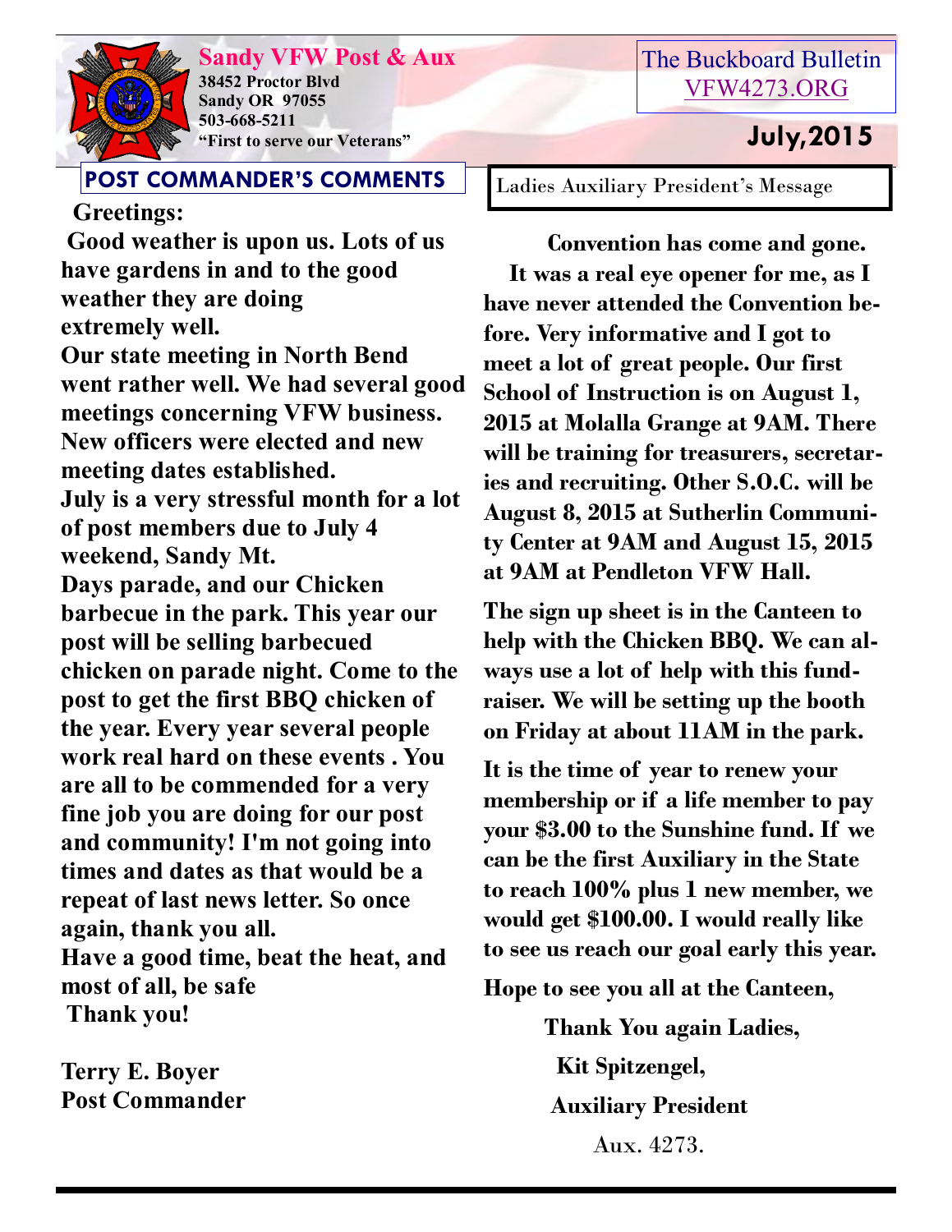#### **The Buckboard Bulletin**

#### CANTEEN CORNER **AUXILIARY CHAPLAINS**

### **A Soldier's Prayer**

**I asked god for strength, that I might achieve, I was made week, that I might learn humbly to obey... I asked God for health, that I might do greater things, I was given infirmity, that I might do better things...**

**I asked for riches, that I might be happy,**

**I was given poverty, that I might be wise... I asked for power that I might have the praise of men, I was given weakness, that I might feel the need of god I asked for all things, that I might enjoy life, I was given life, That I might enjoy all things… I got nothing I asked for-But everything I hoped for.**

**Almost despite myself, my unspoken prayers were answered .I am among all men most richly blessed**

# **Amen JUDY GASCON AUXILIARY CHAPLAIN 503-668-3748**



|   | **********                                                            |        |
|---|-----------------------------------------------------------------------|--------|
| 米 | <b>Welcome to July.</b>                                               | ⋇      |
| ☀ | Hope the heat is not ef-                                              | ⋇      |
| 米 | fecting you much.                                                     | 米      |
| 米 | Its sure is nice and cool                                             | 米      |
| 兴 | here inside the post.                                                 | 米      |
| ⋇ | Mountain days are fast ap-                                            | 兴      |
| 兴 | proaching.                                                            | 米      |
| 米 | The 9th is the Parade,                                                | 米      |
| 米 | and the 10th, 11th, &                                                 | 米      |
| 米 | 12thth we are selling our                                             | 米      |
| 米 | <b>BBQ</b> chicken at the festi-                                      | 米      |
| 兴 | val. Be sure to stop by and                                           | 米      |
| 米 | say hi, And get your tasty<br>Chicken.                                | 米      |
| 米 |                                                                       | 米      |
| 兴 | If you can help at the<br>booth, There are sign up                    | 兴      |
| 米 | sheets at the post.                                                   | 米      |
| 米 | We are also having our                                                | 米      |
| 米 | <b>BBQ</b> chicken at the post                                        | 米      |
| 兴 | Parade day.                                                           | 米      |
| 兴 | Last month was a little                                               | 兴      |
| ☀ | quiet here. With everyone                                             | 米      |
| 米 | vacationing and of course                                             | 米      |
| ☀ | the heat, I had a lot of                                              | 米      |
| 米 | lonely days.                                                          | 米      |
| 米 | <b>Tacos are still on Wednes-</b>                                     | ☀      |
|   | <b>※</b> day night. Fawnda works                                      | 米<br>米 |
| 兴 | * hard to give you the best<br>tacos in Sandy.                        | 米      |
|   | <b>*</b> We have daily specials and *                                 |        |
|   | dinner every Friday night.                                            | 米      |
| 米 | Be sure to stop in for a                                              | 米      |
|   | $\frac{1}{\sqrt{2}}$ cold beverage and a bite to $\frac{1}{\sqrt{2}}$ |        |
| ☀ | eat.                                                                  | ☀      |
| 兴 | Jimmie                                                                | ☀      |
|   | **********                                                            |        |
|   |                                                                       |        |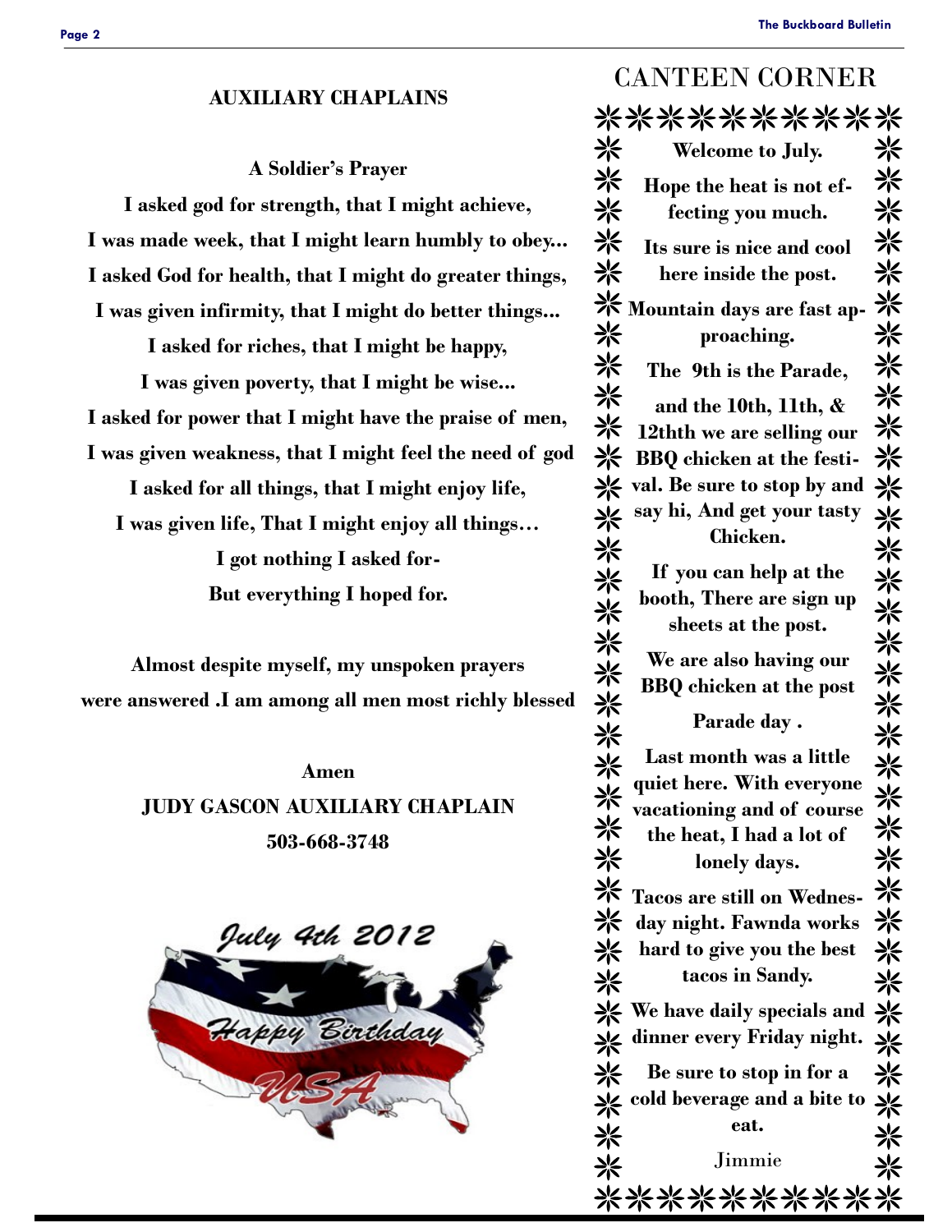Happy 4th of July. I hope everyone has a safe and wonderful holiday.

"On this Independence Day I am reminded of all those who have sacrificed for my freedom, following the example of your Son, Jesus Christ. Let me not take my freedom, both physical and spiritual, for granted. May I always remember that my freedom was purchases with a very high price. My freedoms cost others their very lives. And Lord today, bless those who have served and continue to give their lives for my freedom. With favor and bounty meet their needs and watch over their families." Amen

(unknown)

Our thoughts are with Eugene Halverson, a life member, as he struggles with illness. We pray to God to provide Eugene with strength and health.

> Thank you. Melissa @ (503) 668-4849





| Post Officers                      |                 | <b>Ladies Auxiliary Officers</b> |                         |
|------------------------------------|-----------------|----------------------------------|-------------------------|
| Commander:                         | Terry Boyer     |                                  |                         |
| Senior Vice Cmdr.                  | Kristian Golby  | President                        | Kathleen Spitzengel     |
| Junior Vice Cmdr.                  | Greg Hoover     | Sr. Vice President               | Sardi Bowyer            |
| Chaplain:                          | Melissa Samuels | Jr. Vice President               | Wanda Michaels          |
| Quartermaster:                     | Kriss Engblum   | Treasurer                        | Midge Watkins           |
| Judge Advocate:                    | John Lamb       | Chaplain                         | Judith Gascon           |
| Adjutant:                          |                 | Secretary                        | Jackie Key              |
| Surgeon:                           |                 | Guard                            | Nancy Davis             |
| Ken Hershberger<br>1 year Trustee: |                 |                                  |                         |
| 2 year Trustee:                    | Bert Key        | Conductress                      | <b>Judy Arguer</b>      |
| 3 year trustee:                    | William Miller  | Trustee #1                       | <b>Prentiss Edwards</b> |
|                                    |                 | Trustee #2                       | Jean Bettencourt        |
|                                    |                 | Trustee #3                       | Kathy Dunn              |
|                                    |                 | Patriotic Instructor             | Lois Leavitt            |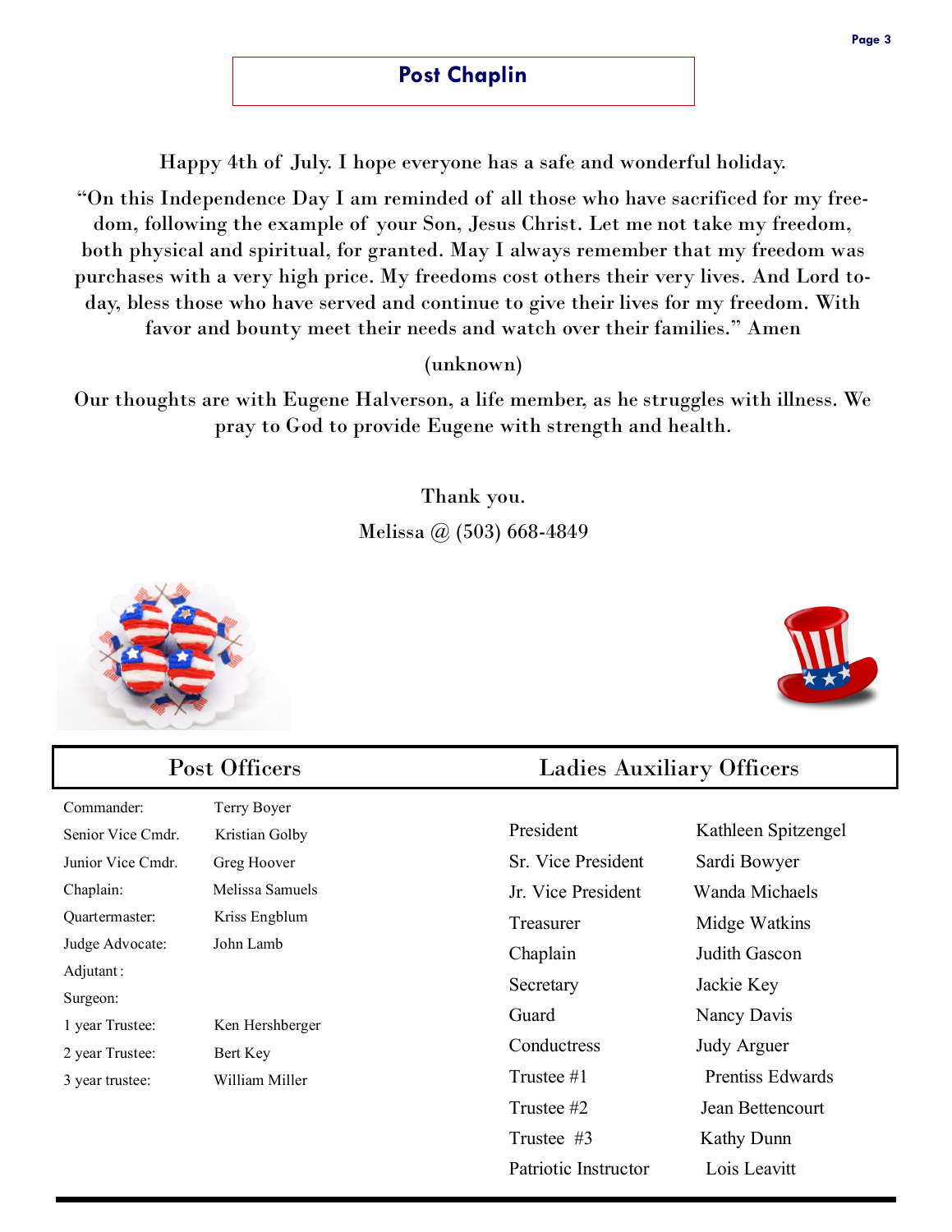**"Success is our Mission" THE BUCKBOARD BULLETIN Sandy VFW Post 4273 P.O. Box 404 \* Sandy, OR 97055**



**(503) 668-5211 Join Us for Post and Auxiliary meetings! House Committee meets - 7/14/2015 at 6:00pm AUX - 7/10/2015 6pm POST 7/17/2015 6 pm Like us on Facebook!!!!**

# DAILY EVENTS Every Tuesday: 3:00pm

Every Wed: Poker Night Every Thursday: WII Bowling

Every Friday: Dinner & Karaoke Every Saturday: Open at 3:00pm

# ASK YOUR BARTENDER FOR DETAILS



**IOHNSTON'S TAX SERVICE** 

28424 SE HWY 212 POBOX 33 **BORING, OREGON 97009** 

**ALETA JOHNSTON** 

**ENROLLED AGENT, LICENCED TAX CONSULTANT** 

Phone: 503-663-3308 Fax: 503-663-2938 E-mail: DERA@TELEPORT.COM

PO Box 1570 Sandy, Oregon 97055-1570

Licence #60873  $(503) 668 - 6127$ Fax (503) 668-9003

GOMES CONSTRUCTION

New Construction . Remodeling Jerry & Kaye Gomes

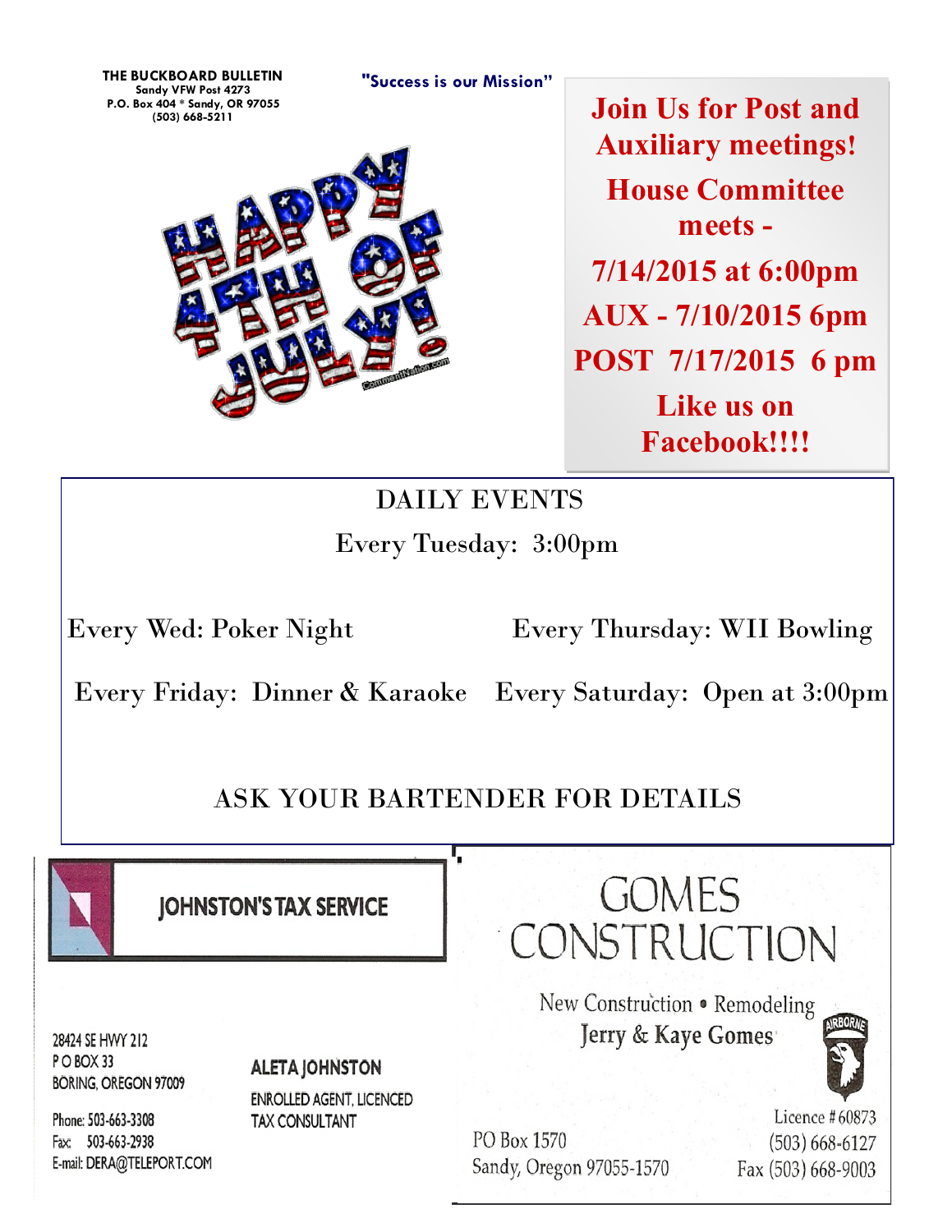

*When you get what you want in your struggle for self And the world makes you king for a day, Just go to a mirror and look at yourself And see what that face has to say For it isn't your father or mother or wife Whose judgment upon you must pass, The person whose verdict counts most in your life Is the one staring back from the glass. Some people might think you're a straight-shooting chum And call you a great gal or guy, But the face in the glass says you're only a bum If you can't look it straight in the eye. That's the one you must please, never mind all the rest, That's the one with you clear to the end, And you know you have passed your most dangerous test If the face in the glass is your friend. You may fool the whole world down the pathway of years And get pats on the back as you pass, But your final reward will be heartache and tears If you've cheated the face in the glass.*